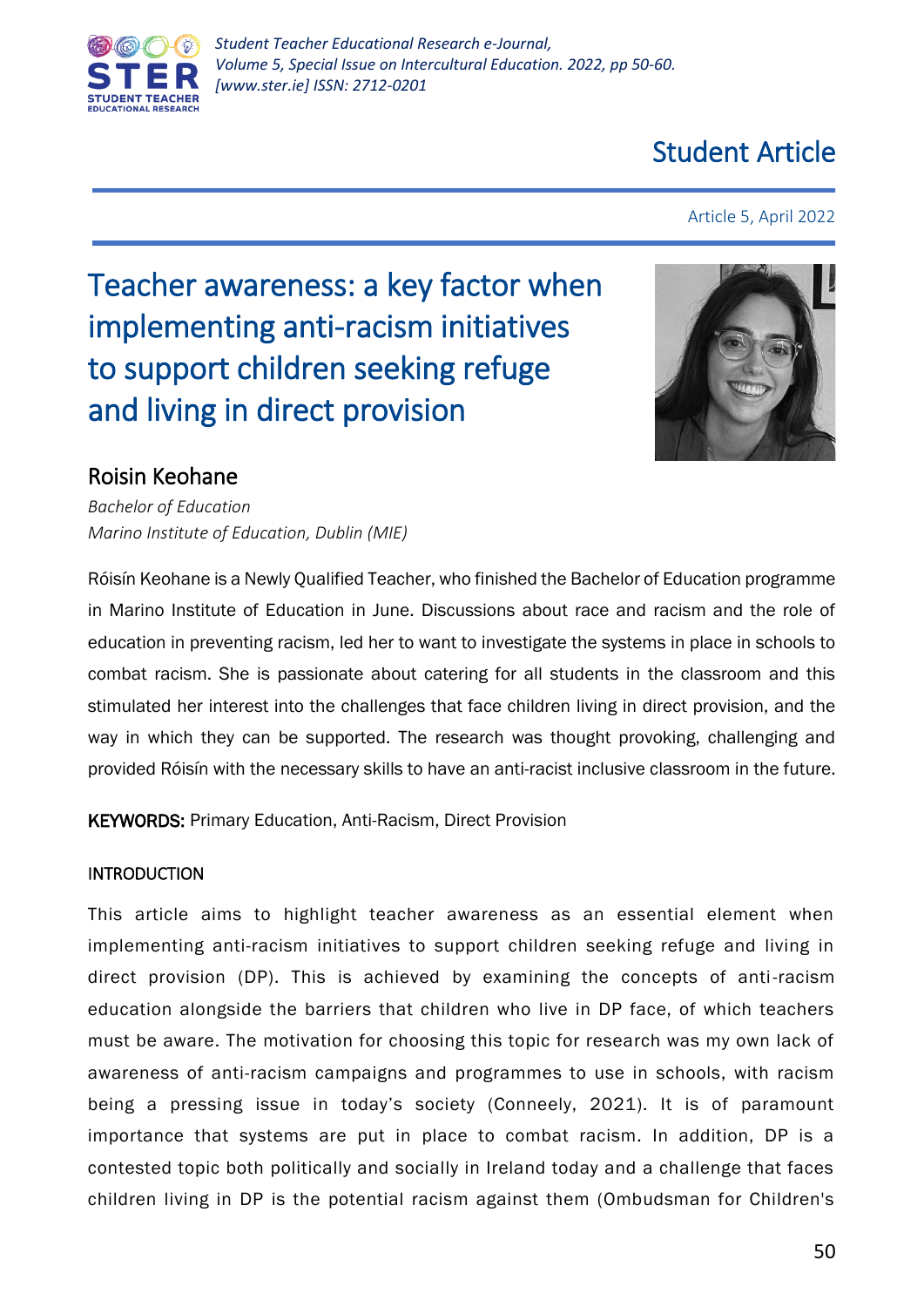

Office, 2020). This resulted in the combination of two themes into one research question for the overall article. Whether or not the Department of Education provides a compulsory anti-racism programme for educators, or a supportive programme highlighting the challenges facing children seeking refuge and living in DP, it is essential that teachers are familiar with topics that are sensitive for children and with approaches that contribute to an inclusive classroom.

This article will provide teachers and educators with information to address racism in the classroom and will highlight areas in which children seeking refuge and living in DP need support. It is important to note that even when DP is abolished, the repercussions for children who have lived there will remain present and teachers will need to continue to support their emotional needs. This article is a snapshot of a broader dissertation, which examined anti-racism education and Ireland's current use of antiracism pedagogies, which investigated the experiences of children who are seeking refuge and living in DP in Ireland, and which explored intercultural and inclusive education initiatives used internationally with a focus on anti-racism education.

#### CONTEXT

This research highlights areas of the education system that are denying children their human rights. All children have the right to an education (Article 28, United Nations, 1989). Migrant and refuge children have a right to education that recognises their identity and protects them from discrimination (Article 8; Article 2, United Nations, 1989). Racism is a significant issue in today's society. In 2020, the issue of racism was highlighted on a global level by the death of George Floyd as a result of police brutality in the United States of America, which propelled many people to take part in Black Lives Matter marches all over the world, including Ireland (Gaffney, 2020). The marches held in cities around Ireland stimulated members of the Black community and other minority groups to share their experiences of racism here. The Irish Times interviewed a group of people who experienced racism in Ireland, where one man noted that a racial slur was used against him in the classroom by a classmate. He stated that the teacher told the peer to stop and took no further action. The man remarked, 'I feel my teacher wasted a rare and powerful opportunity to teach the class about racism' (Kenny, 2020). Ultimately, this asks the question how children are being protected from discrimination in Irish classrooms.

Racism is briefly mentioned by the Stay Safe programme which is used in the subject Social Personal and Health Education (SPHE) (MacIntyre & Lawlor, 2016a & 2016b). An antibullying policy is in place in all primary schools, yet, only 40 per cent of primary school policies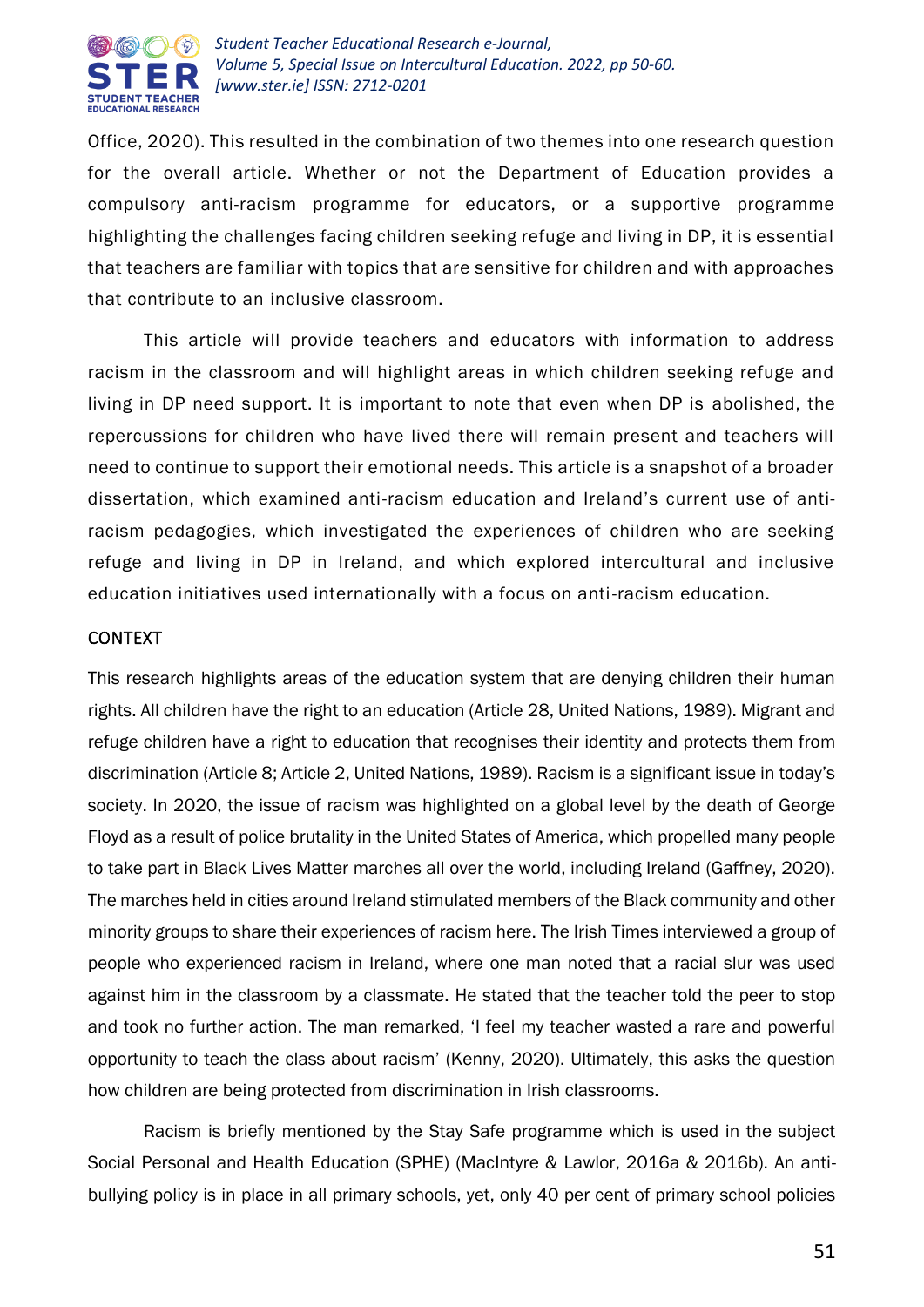

dealt specifically with racist bullying (Smyth et al., 2009, p. 92). This was echoed by Damien White, President of the Irish Primary Principals Network, in an Oireachtas debate, stating 'the issue of racism comes under the scope of bullying and some other policies. There should be a stand-alone policy' (Houses of the Oireachtas, 2021). More recently, it was reported that one school did not deal with a racist incident where two Muslim children experienced verbal abuse and were called 'dirty faced' by a member of staff (Michael, 2020, p. 14). At the 2012 Racism and Education Conference, it was identified that very few intercultural pedagogies were being promoted by the Department of Education and Skills (Kitching & Curtin, 2012). The authors also noted the lack of research and information on anti-racism available for teachers. This suggests that the 2005 national guidelines on 'Intercultural Education in Primary Schools' developed by the National Council for Curriculum and Assessment (2005) are not effectively addressing racism in the primary school system.

Derman-Sparks et al. (2010), stated that anti-bias education encompasses human rights such as protecting children from all forms of physical or mental violence and participating 'fully in cultural and artistic life' (Article 19; Article 31, United Nations, 1989). There are four goals for effective anti-bias education, which can apply to anti-racism education (Derman-Sparks et al., 2010). The first goal requires children to develop 'self-awareness, confidence, family pride, and positive social identities' (Derman-Sparks et al., 2010, p. 4). This can be fostered by engaging with children's different identities and making different types of families and races visible to children, which supports the diverse classroom (Department of Education and Skills, 2010; Beneke et al., 2018). The second goal is for children to communicate their emotions and differences through the use of appropriate respectful language. This allows children to compare their similarities and differences and ultimately show 'how to treat all people caringly and fairly' (Derman-Sparks et al., 2010, p. 4). Goal number three involves children recognising their own stereotypes and misconceptions and understanding the reasons behind these assumptions. When children display skills to act against discrimination, the fourth goal has been reached.

In 2000, the Irish State founded DP (Faculty of Paediatrics, 2019). DP was initially set up to provide temporary accommodation for applicants seeking asylum, which is a process within the Irish immigration system (UCC Child Law Clinic, 2017). "Asylum-seeker" is a common term for a migrant who has applied for International Protection, and they are placed in DP when their applications for refugee status are being processed (UCC Child Law Clinic, 2017; Children's Rights Alliance 2019). This process was proposed to be 6 months long, but in recent years the average length of stay is 38 months (Faculty of Paediatrics, 2019). In 2018, it was found that 600 people had been living in DP for an excess of eight years (Faculty of Paediatrics, 2019). DP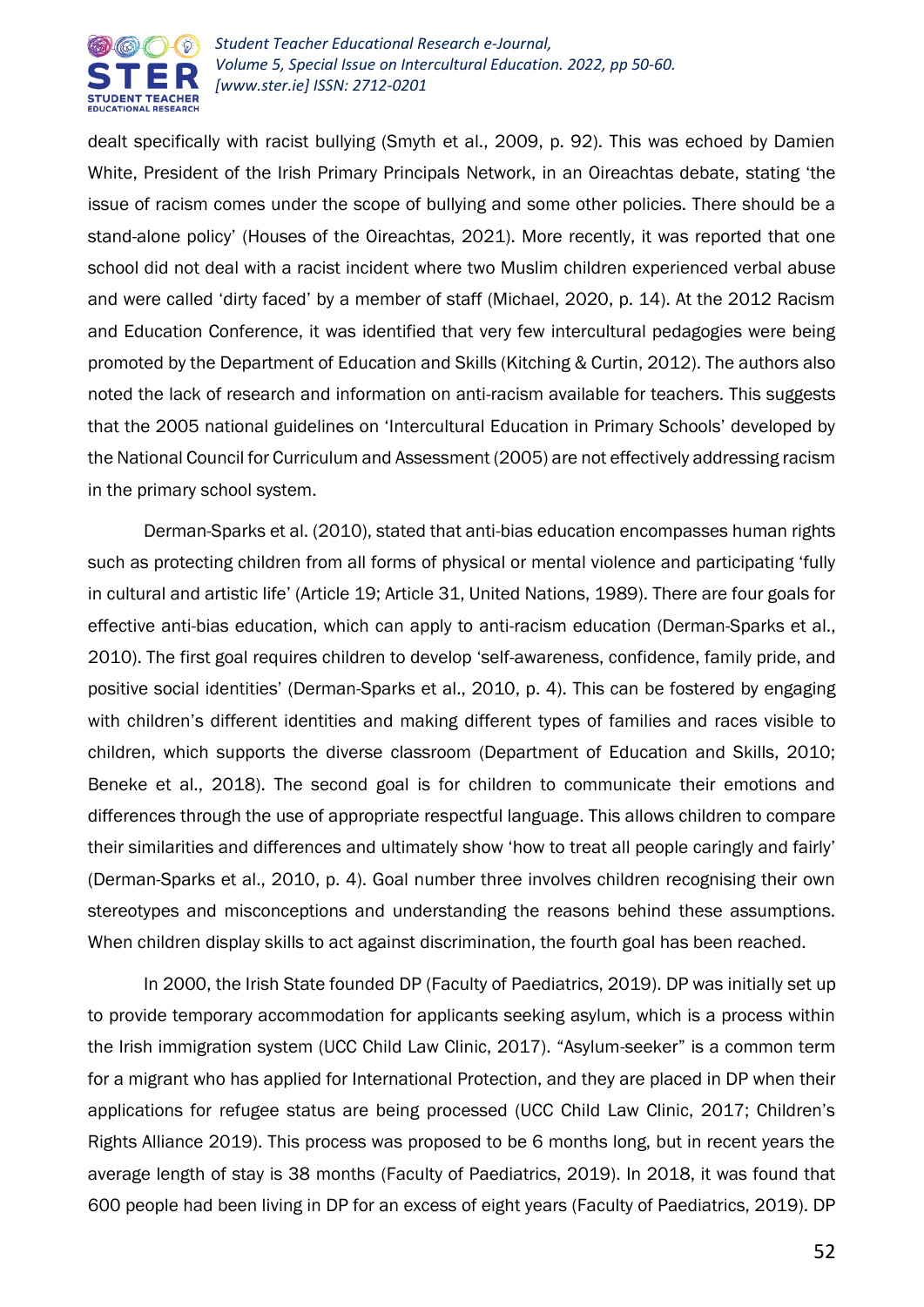

centres are managed by private contractors for the Reception and Integration Agency (Children's Rights Alliance, 2017).

100,000 asylum applications were submitted between 1992 and 2015 (Faculty of Paediatrics, 2019, p. 7). 3,673 asylum applications were first submitted in 2018, of these, 23% of them were for children (Faculty of Paediatrics, 2019, p. 7). Article 29 of the 1989 United Nations Declaration of the Rights of the Child describes how that the education of children must facilitate the development of respect for the child's 'cultural identity, language and values, for the national values of the country... [the child] may originate' (United Nations, 1989). This is being denied for children living in DP. There were 6,405 people living in DP, 'including 1,778 children' (Faculty of Paediatrics, 2019, p. 7).

#### METHODOLOGY

The methodology used in this article was documentary research. Documentary research is a method of "interpretive research that requires researchers to collect, collate and analyse empirical data in order to produce a theoretical account that either describes, interprets or explains what has occurred" (Briggs & Coleman, 2007, p. 281). This involved the examination of secondary documents such as newspaper articles, policies and regulation, reports, books and webpages (Gross, 2018). Corbin & Strauss (2008) stated that documentary analysis requires that the pre-gathered information is examined and interpreted to enhance the understanding of the topic.

There are many advantages to using documentary research. It allows researchers to access a wide variety of published documents and the author's permission does not need to be obtained (Bowen, 2009). It also allows the researcher to make comparisons between documents, (Mogalakwe, 2006). It is essential to acknowledge weaknesses that are associated with documentary research such as the level of bias, credibility and representativeness (Mogalakwe, 2006). The researcher must be familiar with these flaws to critically examine the documents to evaluate their authenticity and credibility.

#### FINDINGS AND DISCUSSION

There were multiple findings in the documentary research. This article focuses on the findings that are most beneficial and practical for educators and teachers to be aware of. Firstly, the barriers facing children living in DP, secondly, teachers should be aware of programmes that address the challenges facing children seeking refuge, and finally the benefits of anti-racism education.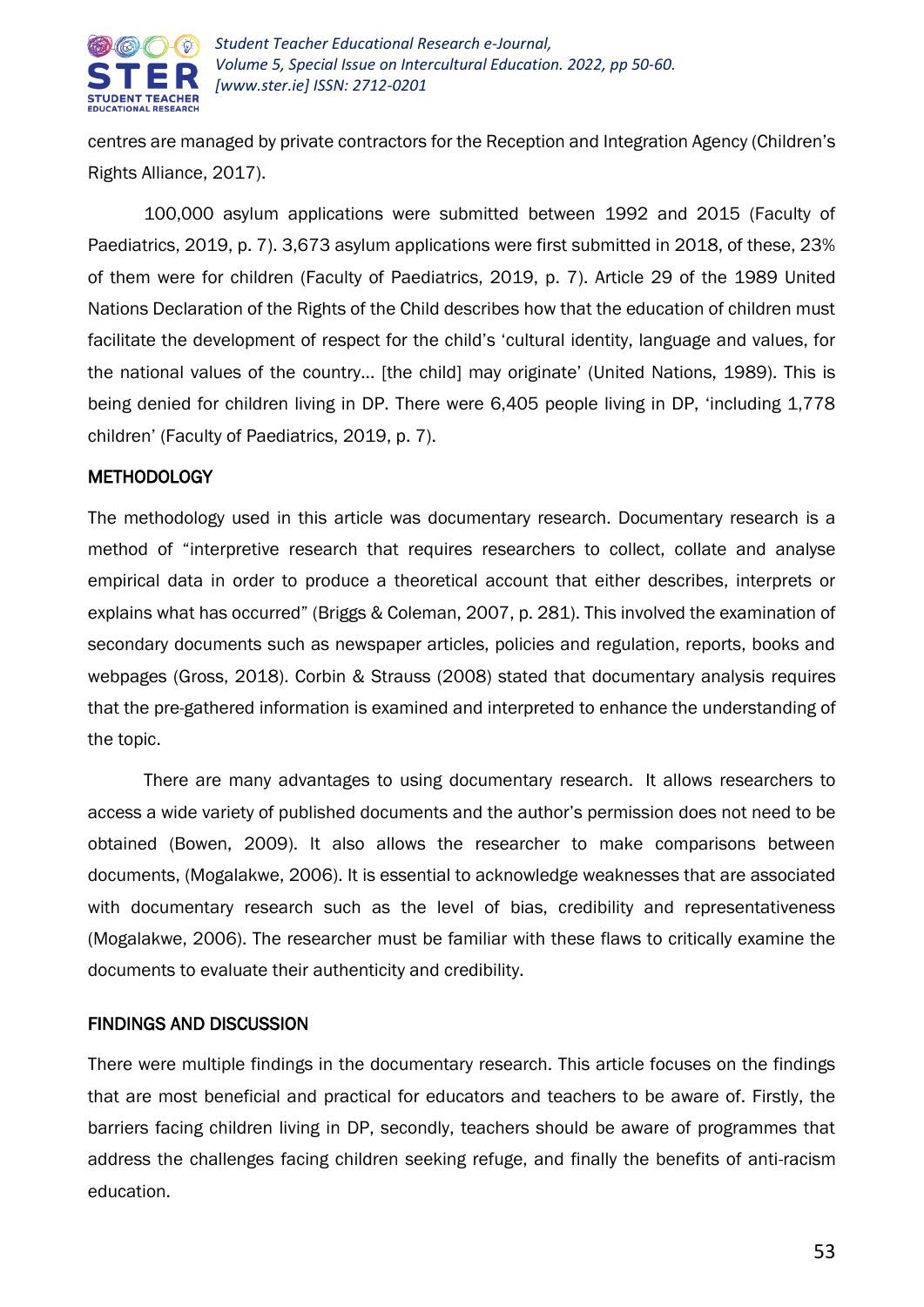

#### BARRIERS AS A RESULT OF LIVING IN DP

There are many issues that children living in DP experience and in order to support children seeking refuge and living in DP, teachers need to be aware of the barriers that they face. Children living in DP are subjected to issues such as 'racism, stigma and bullying, both where they live and in school' (UCC Child Law Clinic, 2017, p. 7). One child recalled, "In my school, people are mean to me because I sleep with my mum" (Faculty of Paediatrics, 2019, p. 11). The children recognise the system of immigration and DP centres as unsafe and unjust (UCC Child Law Clinic, 2017). They are concerned about many issues such as 'institutionalisation, length of stay, living conditions, inadequate supports and lack of access to further education' (Faculty of Paediatrics, 2019, p. 11). Children also mentioned that they would like a homework club to exist in DP to assist them with their homework (UCC Child Law Clinic, 2017). Teachers must be aware of these concerns to provide support for children seeking refuge and living in DP.

Children's social interactions are limited to inside the DP centre and inside the school. It is vital that teachers are aware of this. Children lack engagement in extra-curricular activities as a consequence of 'funds, transport, strict mealtimes and a visiting ban to DP centres' (Faculty of Paediatrics, 2019, p. 11). Children seeking refuge and living in DP are unable to become involved in the social interactions that derive from the school setting such as birthday parties and playdates (White, 2012). The ban on visiting DP centres limits the children's ability to progress friendships outside of school. The strict mealtimes and the ban on visiting DP centres are as a result of the structure of DP centres which is set out by the Irish State (Faculty of Paediatrics, 2019). Children are unable to freely attend social events outside of school. Thus, teachers must address certain topics appropriately such as birthday parties, play dates and specific communityorganised events. Teachers must be conscious that perhaps the social interactions for children cease at the end of the day and during the weekend, as this can affect children's social skills.

Children frequently mentioned money concerns (Arnold, 2012; Faculty of Paediatrics, 2019; UCC Child Law Clinic, 2017). Mothers of children living in DP noted that the lack of finances prevents the children from fully engaged in both 'social and academic school life' (Martin et al., 2018, p. 463). Children in DP have fears regarding lack of space and support for homework, as well as purchasing items for school such as uniforms and books (UCC Child Law Clinic, 2017). The children are conscious of the financial impact this has on their ability to go on school trips and other extra-curricular activities. Teachers must be aware of this as it prevents children from actively participating in the school's extra-curricular activities such as Book Fair and school trips.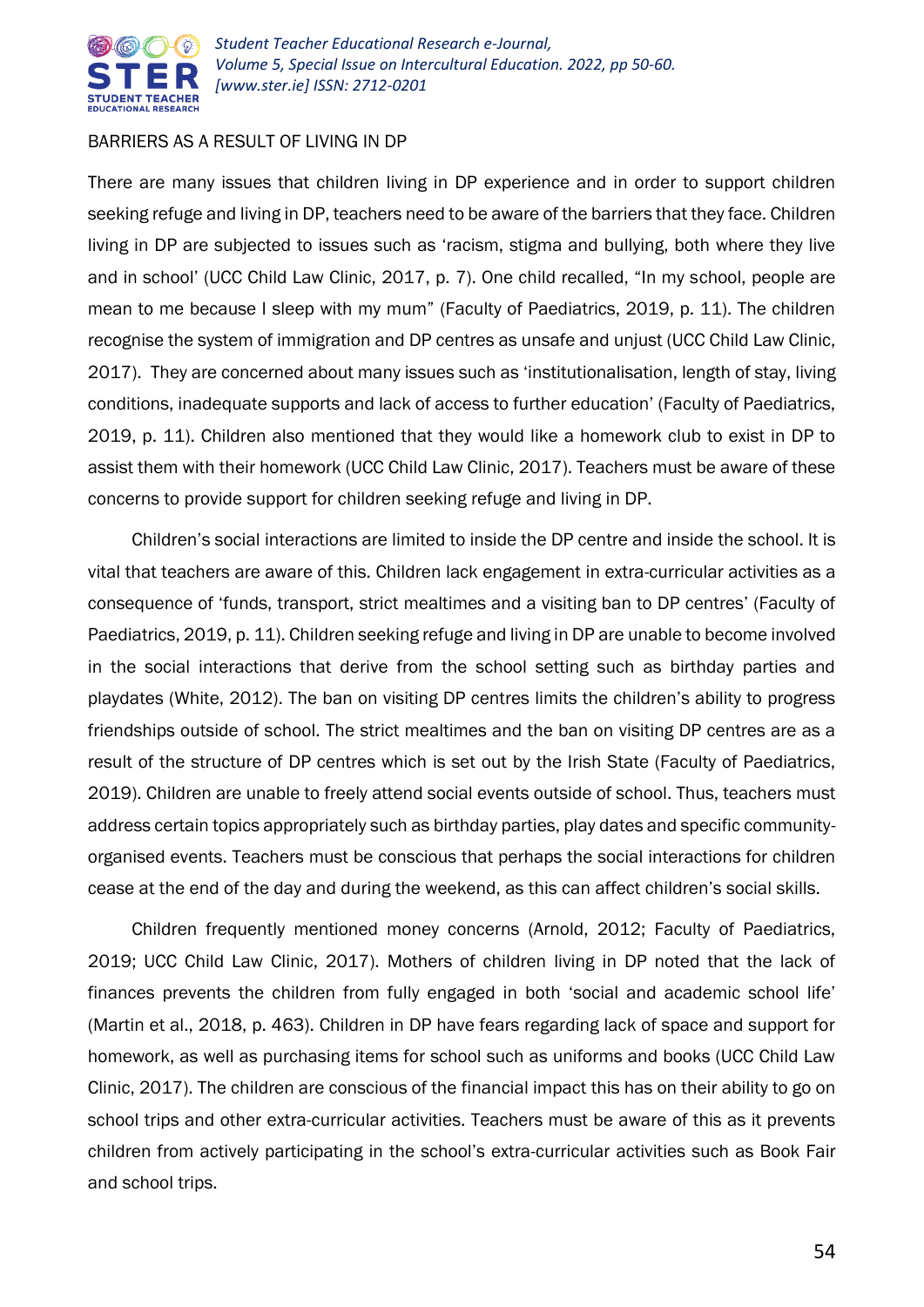

Teachers need to be familiar with appropriate forms of communications between home and school. Formal written communication rarely received a response as a result of the parents' limited knowledge of English (Martin et al., 2018). Teachers also blamed the parents for not supporting and supervising their children (Martin et al., 2018). One teacher stated 'It is the supportive back-up that they need from home to help them. Attitudes are a big part of it and you can see the difference with the nationalities there' (Martin et al., 2018, p. 464). This comment is discriminatory and highlight this teacher's ignorance of the DP situation. There is a misconception from teachers that the staff in DP will translate and help the parents respond to the teacher's note because there is 'a good level of collegiality down there among parents' (Martin et al., 2018, p. 465). A principal remarked 'Well I think there is enough people down there [DP centre] who speak English to help each other, that is what I think happens' (Martin et al., 2018, p. 465). This further highlights the lack of teacher awareness regarding the relationship between residents and staff in DP.

#### A SUPPORTIVE PROGRAMME FOR CHILDREN SEEKING REFUGE

In the state of Victoria in Australia, the Department of Education and Early Childhood Development (DEECD) and the Victorian Foundation for the Survivors of Torture (Foundation House) developed the School Support Programme (Block et al., 2014). From engaging in the workshops that used anti-racism pedagogies and initiatives, teachers felt they had a better understanding and empathised more with refugee families. There is evidence of anti-bias education in teaching resources used in the classroom as the programme promoted emotional support and multiculturalism. Teachers were unfamiliar with these materials prior to engaging with the support programme (Block et al., 2014). Block et al. (2014) also noted that from using the programme interactions with families had greatly improved.

Teachers who engaged in workshops that aimed to educate about the challenges facing refugee children in the classroom, confirmed that it gave them an enhanced understanding of the areas that needed support, such as disrupted education, change in curriculum, educational and welfare needs (Block et al., 2014). This could aid the implementation of anti-racism pedagogies and initiatives in schools. Many of the responses from teachers were similar, stating they did not know about the lives of refugee families before attending the workshop (Block et al., 2014). These teachers also felt their teaching improved as they could use certain incidents as teaching opportunities (Kishimoto, 2018). Teachers and school staff were more aware of parental concerns after attending these workshops (Kishimoto, 2018).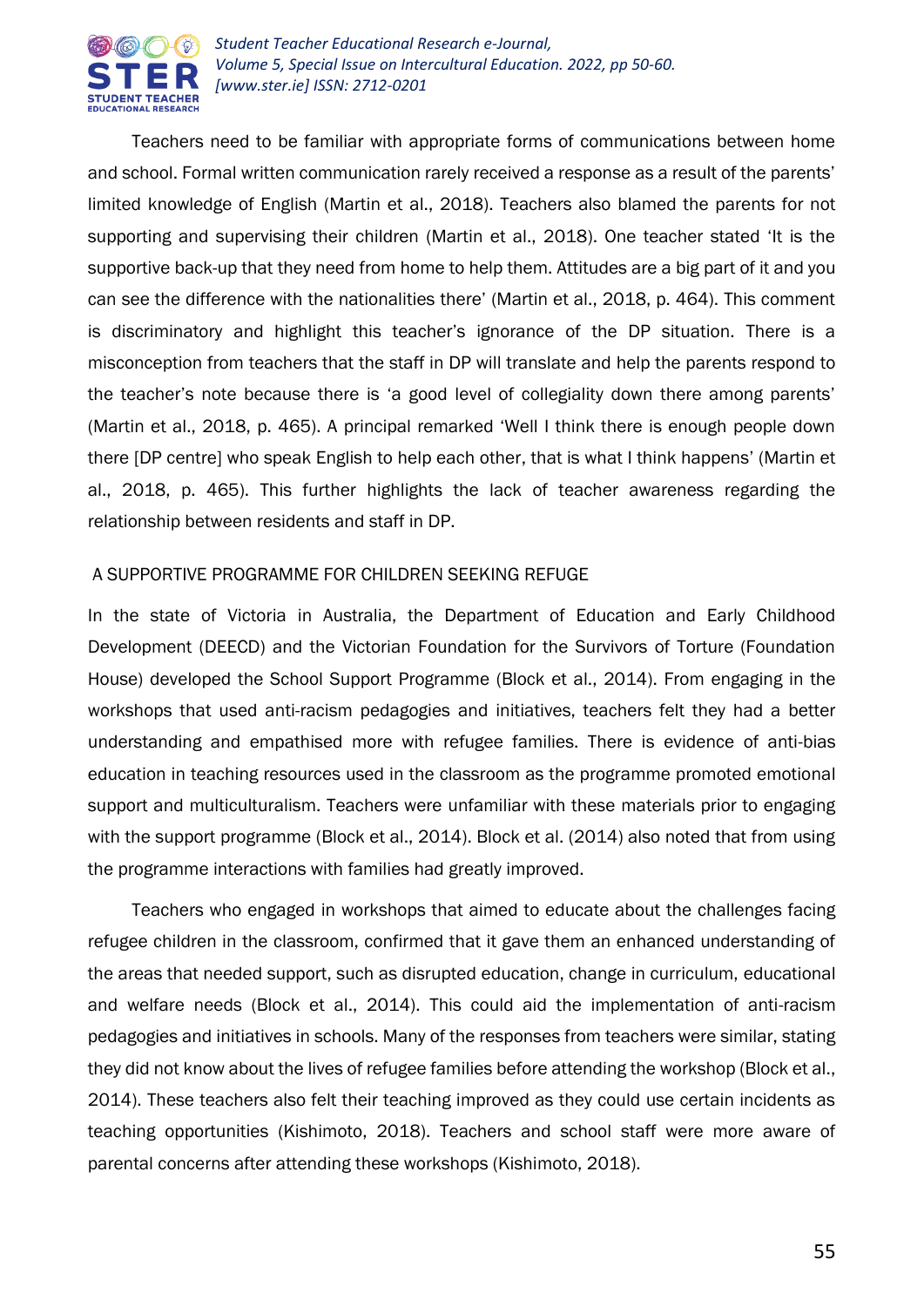

#### BENEFITS OF ANTI-RACISM EDUCATION

Teachers must be familiar with anti-racism; the definition and the approaches involved in order to aid the implementation of anti-racism pedagogies and initiatives. Derman-Sparks and Brunson Philips (1997) are two leading anti-racism educators, and they defined anti-racism education as 'the beginning of a new approach to thinking, feeling, and acting. Anti-racist consciousness and behaviour mean having the self- awareness, knowledge, and skills—as well as the confidence, patience, and persistence—to challenge, interrupt, modify, erode, and eliminate any and all manifestations of racism within one's own spheres of influence' (Derman-Sparks & Brunson Philips, 1997, p. 3). It creates an inclusive atmosphere where children recognise different identities and race (Derman-Sparks et al., 2010). It facilitates children learning skills to challenge both their own prejudices and those of others. Teachers need to be aware that this can be done through using specific reading materials and resources for lessons that challenge stereotypes. This encourages children to think critically about what they know as true and what has been presented to them.

It is essential that teachers are familiar with Dr. Sue's (2016) common avoidance strategies, 'Do Nothing, Sidetrack the Conversation, Appease the Participants, Terminate the Discussion and Become Defensive' and refrain from engaging in these (Sue, 2016, p. 231- 234). The teacher is the facilitator of these conversations. Work must be included by authors from multicultural backgrounds such as in stories, art, and history (Kishimoto, 2018). The children practise drawing comparisons between the portrayal of members of society and the accurate factual information. This increases the children's awareness of stereotypes and allows the children to become aware of their own biases (Kishimoto, 2018). An increased teacher awareness of the issues of concern that face the children from ranging backgrounds, in their school, also facilitates staff to create resources and programmes that address these areas of concern directly and support the children.

#### **CONCLUSION**

This article sought to explore teacher awareness as a key concept when implementing antiracism pedagogies and initiatives to support children seeking refuge and living in DP. Teachers need to undergo specific training in anti-racism education in order to carry out the methods identified by Derman-Sparks et al. (2010). School staff and teachers must be familiar with the areas where children seeking refuge and living in DP need support. Montano (2019) recognises the need for white students to engage in anti-racism education as they too can find race conversations difficult to navigate. Teachers must be aware that despite whether a class is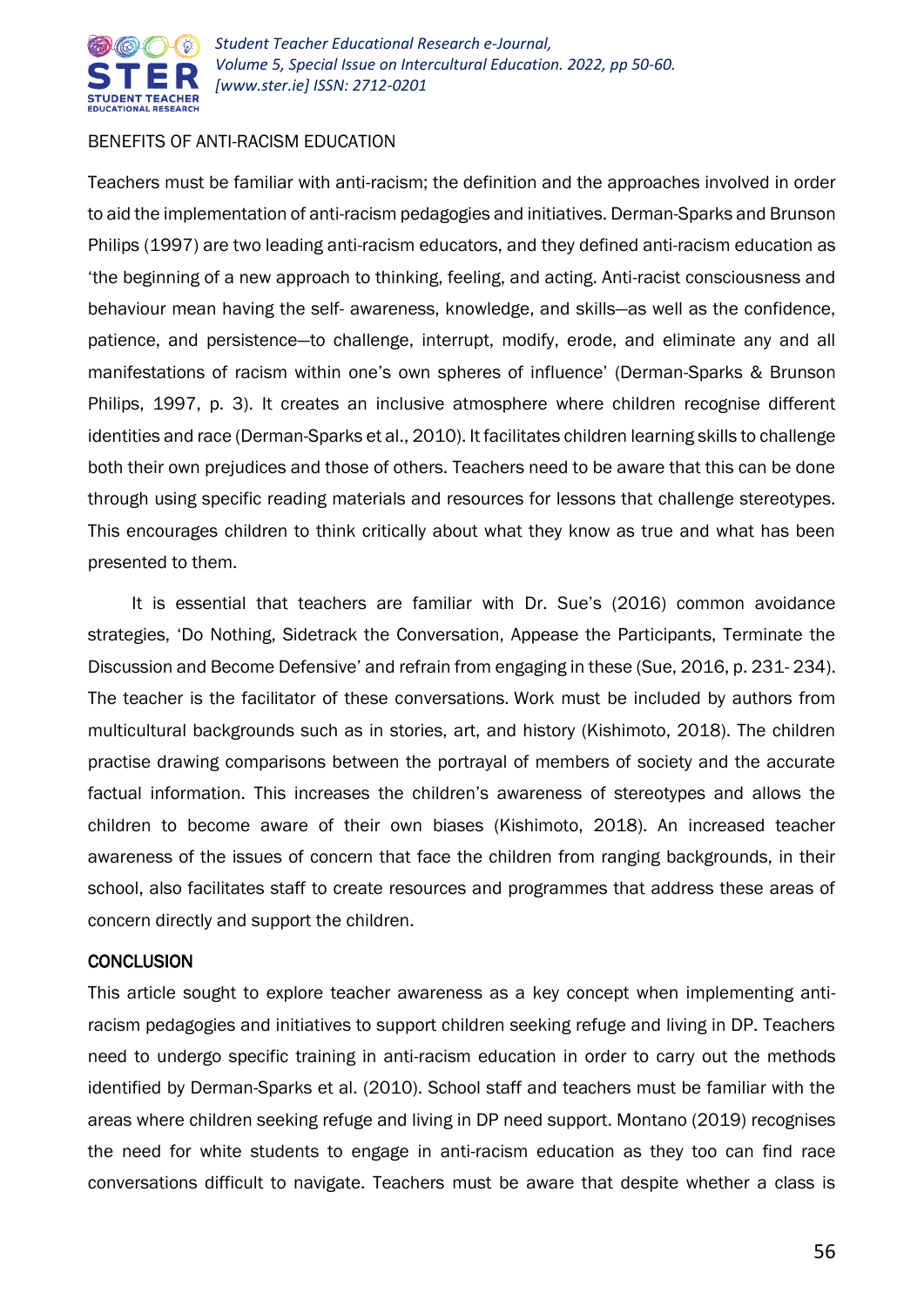

predominantly ethnically homogenous or not, it is essential that children have the tools and skills to challenge discriminatory remarks and opinions.

More specifically, regarding supporting children seeking refuge and living in DP, the research identified and highlighted both the barriers and challenges these families and children face. In order to put the correct supportive measures in place for children seeking refuge and living in DP, it is vital that teachers are aware of the challenges that they and their families face. Some aspects that require support are difficult for the education system to address such as limited transport, reduced social interactions and family income. However, they are still limiting children's participation in the school community, and it is important that teachers are aware of this. It would be beneficial for teachers be aware of certain measures that must be introduced, along with an anti-racism initiative. These include a homework club, language supports, creation of specific social interactions in schools, teaching materials that address children's social and emotional needs, celebrating multiculturalism and promoting inclusion, and an increased dialogue between home and school. In order to create teacher awareness:

- Workshops should be created by the Department of Education which focus on increasing awareness about both the refugee experience and the experience of those living in DP, and teachers should be required to attend these workshops. This uncovers any stereotypes the teachers may have and alerts them to the barriers facing children as a consequence of living in DP.
- Teachers must use other methods of communication in addition to written communication. The Department of Education should consider funding interpreter services for schools with high numbers of children from DP and families who have English as an additional language.
- Anti-racism initiatives, using anti-racism pedagogies must be developed and supported by the Department of Education.
- Anti-racism education must be provided to all qualified and pre-service teachers to enhance rather than replace intercultural education. Some courses are available in Black Studies and Racism from the Institute of Anti-Racism and Black Studies (Institute of Antiracism and Black Studies, n.d.). The INTO recently also included a provision of CPD (Continuing Professional Development) in anti-racism. Intercultural education promotes diversity which suggests that learning more about different cultures reduces racism. The issuing of national guidelines on 'Intercultural Education in Primary Schools' developed by the National Council for Curriculum and Assessment (2005) suggests a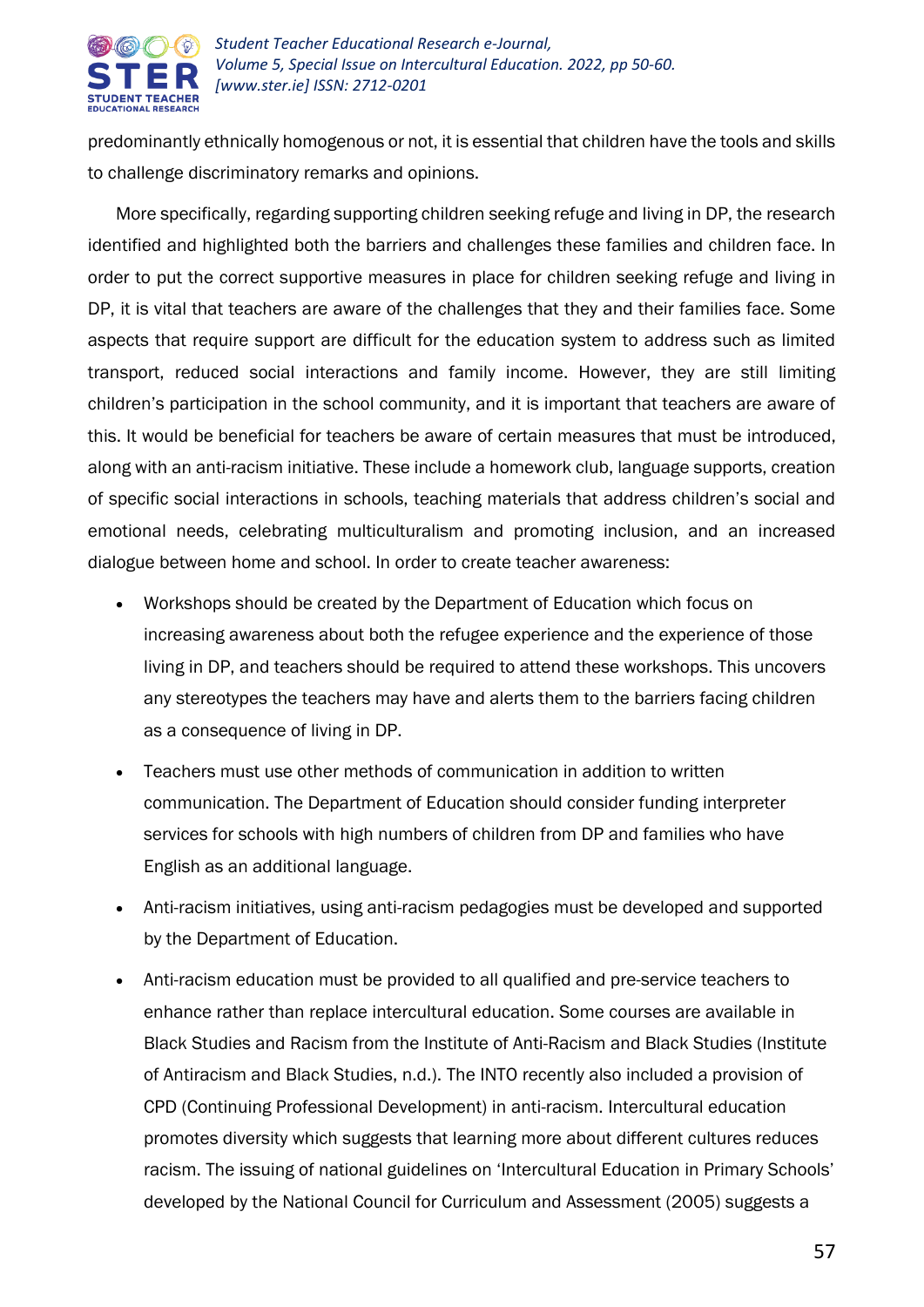

progression towards an inclusive, diverse educational standpoint. However, the conference discussed by Kitching and Curtin, implies that these guidelines have not been successful as the participants were still unsure on which direction to take when it comes to anti-racism education in 2012. Therefore, more specific updated anti-racism education is required, one that encourages an anti-racist inclusive classroom.

 Research needs to be carried out to quantify the level of racism being experienced currently by children in Irish classrooms. This research could then be used to provide solid evidence to the policy-makers that anti-racism education is essential.

Teacher awareness is a key factor when implementing anti-racism initiatives to support children seeking refuge and living in DP. Without teacher awareness, teachers are unfamiliar with antiracism education and the approaches that create an anti-racist classroom. The lack of awareness about the children seeking refuge and living in DP will result in teachers being unfamiliar with how to cater appropriately for the children's social and emotional learning. It is essential in order for all children in the classroom to be supported and receive education without discrimination.

#### ACKNOWLEDGEMENTS

Firstly, I would like to express my sincere gratitude to my dissertation supervisor, Harry Shier, for his continuous feedback and encouragement throughout the dissertation process. His insight on my research topic was greatly appreciated as it gave me a better understanding of the topic itself. I would like to thank my Mum and Dad for their unwavering support and constant presence during any time of need. I am grateful to Sinéad, Joe and Sinéad's fiancée Hugh for their understanding, encouragement and emotional support throughout this time. I would also like to thank my fellow group members, my friends near and far, for their collective support throughout this process. I am grateful for Dr Aimie Brennan's dedication throughout these extraordinary times with face to face, online lectures and lockdowns. I also greatly appreciate this opportunity to take part in STER.

#### **REFERENCES**

Arnold, S. A. (2012). State Sanctioned Child Poverty and Exclusion. Irish Refugee Council

Beneke, M. R., Park, C.C. & Taitingfong, J. (2018) An Inclusive, Anti-Bias Framework for Teaching and Learning About Race With Young Children, *Young Exceptional Children, 22(1),* 74-86. DOI: [10.1177/1096250618811842](https://www.researchgate.net/deref/http%3A%2F%2Fdx.doi.org%2F10.1177%2F1096250618811842?_sg%5B0%5D=sQk0uRc79UARU-sDaaYtif0m7BSWxvWc6ycHDgp5ZHESt7iuL2YyloWt40Jf5I1uqHeohToJ9p6qcEtvQcS6VmweHA.PaDtUgv60E5fGJzv4L8x9N9v7va2yuMcxF1mMH01LvRBharXxmE0RM0g8zWTnSR-77mCdtQXeNS65zo7mzxKtQ)

Block, K., Cross, S., Riggs, E., & Gibbs, L. (2014). Supporting schools to create an inclusive environment for refugee students. International Journal of Inclusive Education, 18:12, 1337-1355, DOI: 10.1080/13603116.2014.899636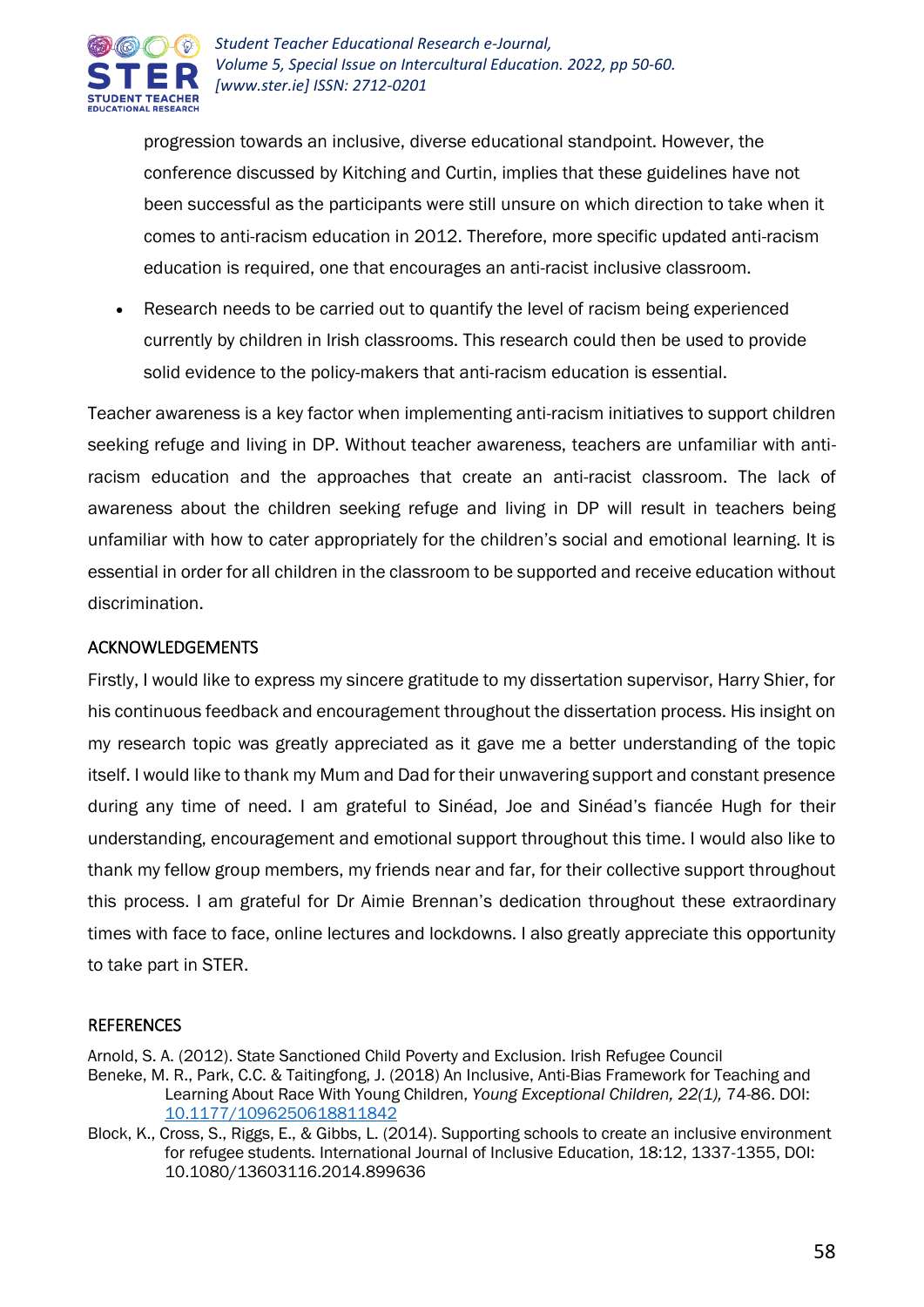

- Bowen, G.A. (2009). Document Analysis as a Qualitative Research Method. Qualitative Research Journal, 9:2, 27-40. DOI 10.3316/QRJ0902027
- Briggs, A., & Coleman, M. (2007). Research methods in educational leadership and management. SAGE Publications.
- Conneely, A. (2021 May 7). Ireland at a crossroads on journey to stamp out racism. *RTÉ News.* [https://www.rte.ie/news/analysis-and-comment/2021/0506/1214241-racism-ireland](https://www.rte.ie/news/analysis-and-comment/2021/0506/1214241-racism-ireland-analysis/)[analysis/](https://www.rte.ie/news/analysis-and-comment/2021/0506/1214241-racism-ireland-analysis/)
- Corbin, J. & Strauss, A. (2008). Basics of qualitative research: Techniques and procedures for developing grounded theory (3rd ed.). Sage.
- Department of Education and Skills. (2010). *Intercultural Strategy 2010-2015.* Department Education and Skills
- Derman-Sparks, L. & Brunson Phillips, C. (1997). Teaching/Learning Anti-Racism: A Developmental Approach. Teacher's College Press.
- Derman-Sparks, L., Olsen Edwards & J., Goins, C.M. (2010). *Anti-Biased Education for Young Children and Ourselves*, National Association for the Education of Young Children.
- Faculty of Paediatrics. (2019). Children in direct provision. Royal College of Physicians of Ireland.
- Gaffney, S. (2020, June 6). Anti-racism protests take place across Ireland. *RTÉ.*  <https://www.rte.ie/news/ireland/2020/0606/1145864-anti-racism-protests-ireland/>
- Gross, J.M.S. (2018). Document Analysis. In Frey, B. (Eds.) The SAGE encyclopaedia of educational research, measurement, and evaluation (Vols. 1-4). SAGE Publications, Inc. DOI: 10.4135/9781506326139
- Houses of the Oireachtas. (2021, June 8). *Joint Committee on Education, Further and Higher Education, Research, Innovation and Science debate.* Retrieved August 2, 2021 https://www.oireachtas.ie/en/debates/debate/joint\_committee\_on\_education\_further\_and [higher\\_education\\_research\\_innovation\\_and\\_science/2021-06-01/3/](https://www.oireachtas.ie/en/debates/debate/joint_committee_on_education_further_and_higher_education_research_innovation_and_science/2021-06-01/3/)
- Institute of Antiracism and Black Studies. (n.d.). Education for Teachers. Retrieved August 20, 2021, fro[m https://iabs.ie/education-for-teachers/](https://iabs.ie/education-for-teachers/)
- Kishimoto, K. (2018). Anti-racist pedagogy: from faculty's self-reflection to organizing within and beyond the classroom. Race Ethnicity and Education, 21:4, 540-554, DOI: 10.1080/13613324.2016.1248824
- Kitching, K. & Curtin, A. (2012). *Addressing the Concept and Evidence of Institutional Racism in Education in Ireland: Proceedings of the Racism and Education Conference and Networking Event 2012,* Irish Research Council. Retrieved from: [https://www.ucc.ie/en/media/academic/education/RacismandIrishEducationConference20](https://www.ucc.ie/en/media/academic/education/RacismandIrishEducationConference2012DigitalBooklet.pdf) [12DigitalBooklet.pdf](https://www.ucc.ie/en/media/academic/education/RacismandIrishEducationConference2012DigitalBooklet.pdf)
- Kenny, C. (2020 June 12). 'I make myself small and stay quiet': Experiences of racism in Ireland. *The Irish Times.* [https://www.irishtimes.com/life-and-style/people/i-make-myself-small-and-stay](https://www.irishtimes.com/life-and-style/people/i-make-myself-small-and-stay-quiet-experiences-of-racism-in-ireland-1.4277637)[quiet-experiences-of-racism-in-ireland-1.4277637](https://www.irishtimes.com/life-and-style/people/i-make-myself-small-and-stay-quiet-experiences-of-racism-in-ireland-1.4277637)
- MacIntyre, D. & Lawlor, M. (2016a). *The Stay Safe Programme* 3rd and 4th Class*,* Child Abuse Prevention Programme, Department of Education and Skills
- MacIntyre, D. & Lawlor, M. (2016b). *The Stay Safe Programme* 5th and 6th Class*,* Child Abuse Prevention Programme, Department of Education and Skills
- Martin, S., Horgan, D., O'Riordan, J. & Christie, A. (2018). Advocacy and surveillance: primary schools teachers' relationships with asylum-seeking mothers in Ireland. Race Ethnicity and Education, 21:4, 458-470, DOI: 10.1080/13613324.2016.1248827
- Michael, L. (2020). *Reports of racism in Ireland*, Irish Network Against Racism
- Mogalakwe, M. (2006). The Use of Documentary Research Methods in Social Research. African Sociological Review, 10:1, pp. 221-230.
- Montano, S. (2019). Addressing White Supremacy on Campus: Anti-Racist Pedagogy and Theological Education. Religious Education, 114:3, 274-286. DOI: 10.1080/00344087.2019.1603952
- National Council for Curriculum and Assessment. (2005). *Guidelines for Intercultural Education in the Post-Primary School*. NCCA.
- Ombudsman for Children's Office. (2020). 2020 Childhood Paused Ombudsman for Children's Office Annual Report. Ombudsman for Children's Office.
- Smyth, E., Darmody, M., McGinnity, F. & Byrne, D. (2009). *Adapting to Diversity: Irish Schools and Newcomer Students*, ESRI Research Series 8. ESRI